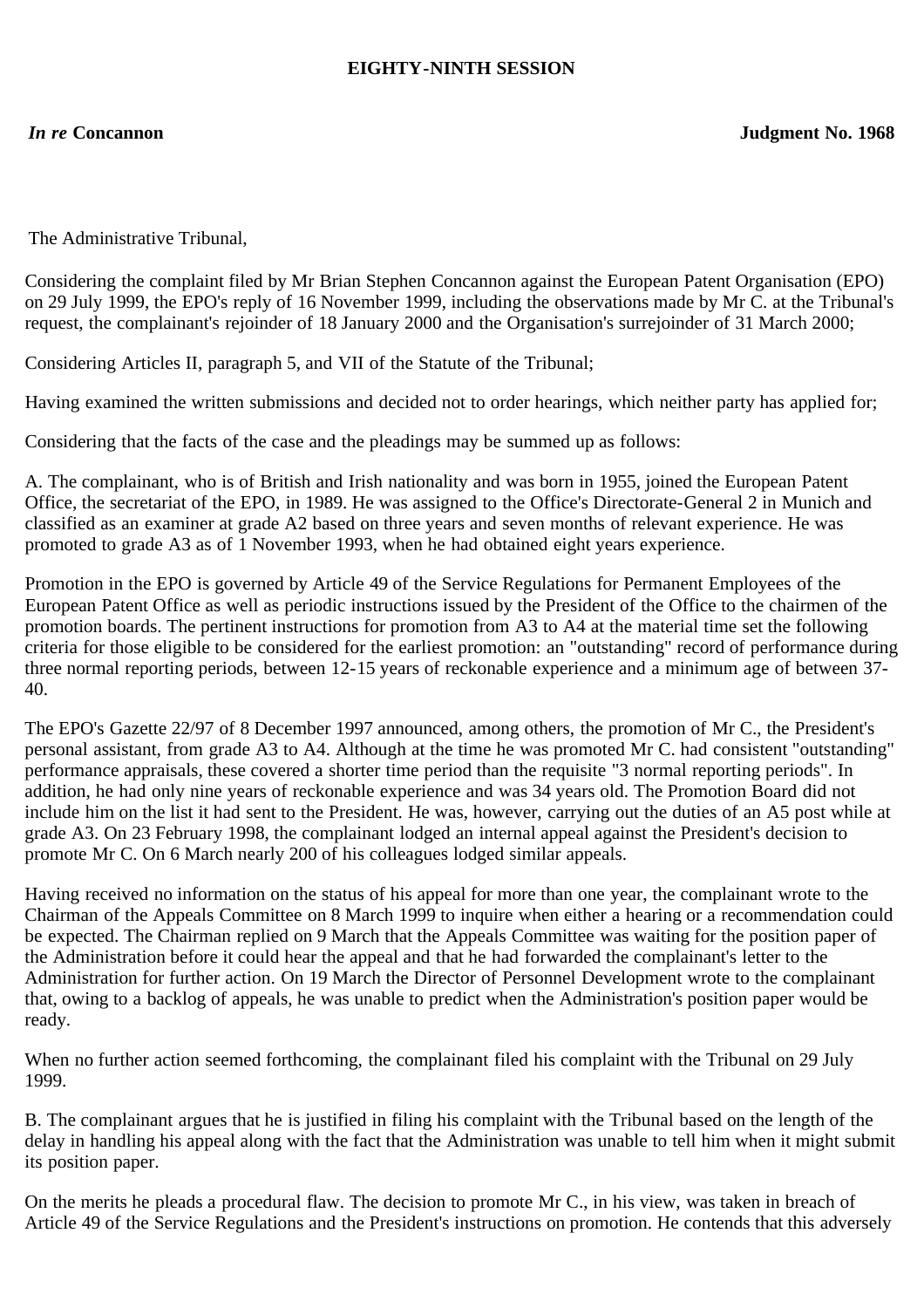affects him. By promoting a permanent employee who does not meet the minimum criteria, all other permanent employees are harmed because it is a decision "based on unknown criteria different from those applicable to the complainant and the rest of the defendant's staff". The President has breached the principle of equal treatment by not abiding by the criteria for promotion that he has set for the rest of the staff. The promotion also breaches the principle of objectivity which can only be maintained if the proper procedure is respected. In this case it means that the "Promotion Board shall draw up and forward to the President a list presented in order of merit of employees who are eligible for promotion based on a comparison of their merits together with a reasoned report".

The complainant requests that the decision to promote Mr C. to grade A4 as of 1 December 1997 be set aside or that the EPO be ordered to pay him 3,500 German marks (or the euro equivalent) in moral damages. He also requests 2,500 marks (or the euro equivalent) in costs.

C. In its reply the EPO objects to the receivability of the complaint because the complainant has failed to exhaust all internal means of redress. Although there has been a delay in dealing with the appeal, the complainant has not shown "that the internal appeal proceedings are unlikely to end within a reasonable time" as required by the Tribunal in Judgment 1829 ( *in re* Müller-Engelmann). It also contends that the complaint is irreceivable because the complainant cannot show that he was adversely affected by the decision to promote Mr C., particularly given the fact that the complainant did not satisfy the objective criteria for promotion in 1997.

Subsidiarily on the merits, the Organisation denies that the decision to promote Mr C. was procedurally flawed. His name was put forward to the Promotion Board for exceptional consideration by the President, his immediate supervisor, on the basis that he had the nine years of professional experience required by an A4 job description. The Board subsequently "limited its recommendations to those cases which met the 'usual' requirements, and abstained from making any recommendations on the 'special' cases". In Mr C.'s case it simply stated that it was "not in a position to recommend a promotion", and this does not constitute a procedural flaw. Nor was the principle of equal treatment breached as the complainant and Mr C. were not in the same position in law.

D. In his rejoinder the complainant contends that the President's decision to promote Mr C. despite the fact that the Promotion Board did not recommend him for promotion shows an abuse of power. He reiterates that the promotion procedure was flawed, placing particular emphasis on "the out-of-sequence staff report" written by the President just days before he submitted Mr C.'s name to the Promotion Board.

E. In its surrejoinder the Organisation attaches the Appeals Committee's report of 31 January 2000. In this report the Committee unanimously finds in favour of allowing the appeal but the EPO emphasises that the Committee had concluded, contrary to the complainant's arguments, that there was no error in relying on the out-of-sequence staff report. It presses its arguments that the promotion of Mr C. was not tainted by abuse of power or a procedural flaw.

# CONSIDERATIONS

1. The complainant appeals against the administrative decision of the President of his employer, the European Patent Office, promoting the complainant's colleague Mr C. to grade A4 with effect from 1 December 1997. Prior to that promotion, Mr C., like the complainant, was at grade A3. In February and March 1998, the complainant and some two hundred of his colleagues filed internal appeals with the President in a timely manner. The appeals were referred by the President to the Appeals Committee in April 1998.

2. In March 1999, the complainant inquired of the Chairman of the Appeals Committee as to when the Committee might be prepared to make its recommendations. He received a reply to the effect that the Committee had not yet received the position paper of the Administration and the complete file. On 19 March 1999 the Director of Personnel Development wrote to the complainant stating that there was a serious backlog in the processing of internal appeals but that his service would endeavour to produce the Administration's position paper as soon as possible. The present complaint was filed on 29 July 1999; the relief sought is either the setting aside of the decision to promote Mr C. or moral damages.

# *Receivability*

3. The defendant claims that the complaint is irreceivable on two grounds: first that the complainant has not exhausted his internal means of redress and second that the decision to promote a colleague does not adversely affect the complainant.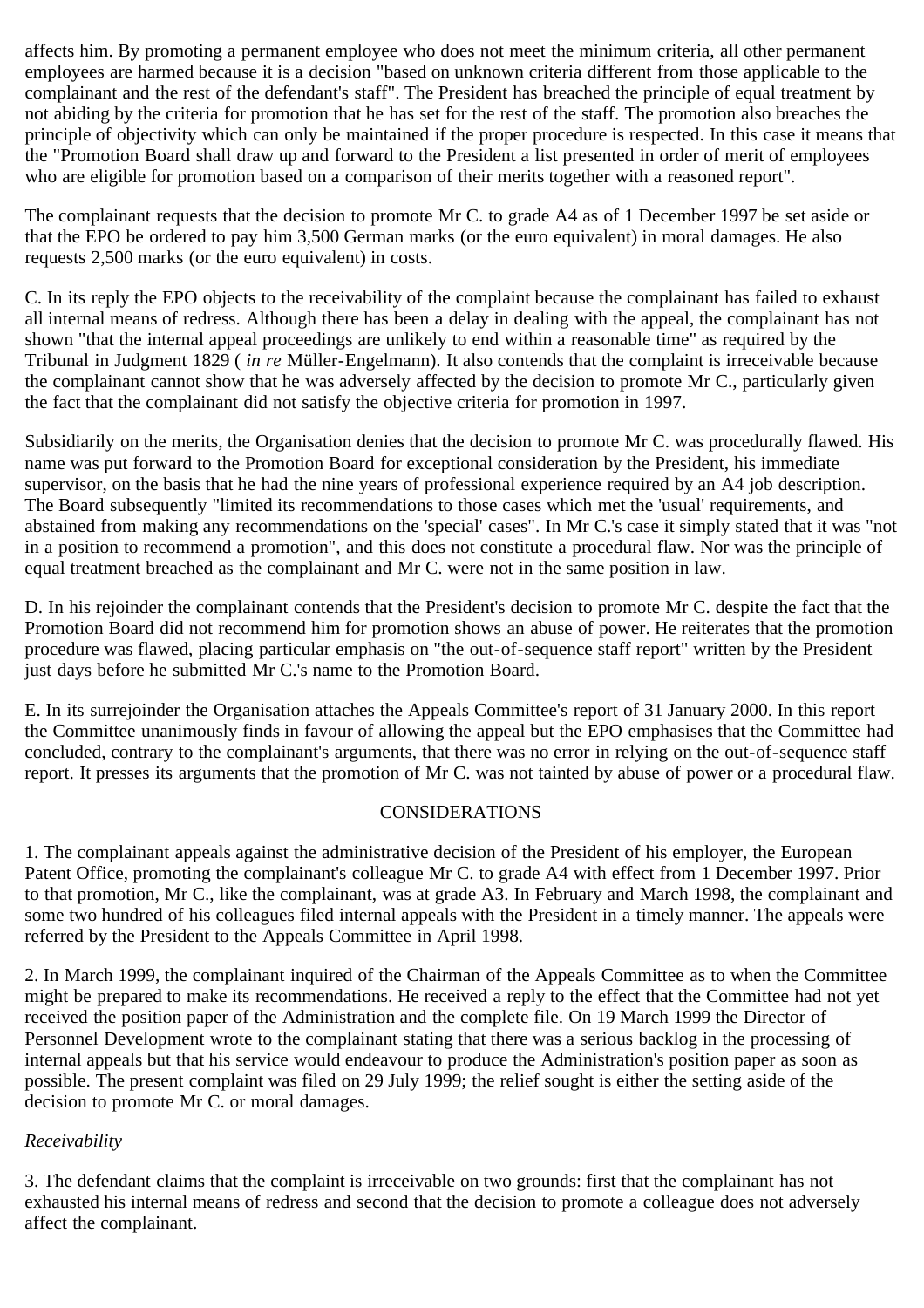4. The Tribunal holds the complaint to be receivable. The circumstances of the present case are such that it would be unreasonable to expect the complainant to have waited any longer for the Administration to get around to dealing with his internal appeal. In Judgment 1829 the Tribunal recently summarised the state of its case law as follows:

"6. ... The Tribunal's case law has it that where the pursuit of the internal remedies is unreasonably delayed the requirement of Article VII(1) will have been met if, though doing everything that can be expected to get the matter concluded, the complainant can show that the internal appeal proceedings are unlikely to end within a reasonable time: see Judgments 1243 ( *in re* Birendar Singh No. 2) under 16, 1404 ( *in re* Rwegellera) under 8, 1433 ( *in re* McLean) under 4 and 6, 1486 ( *in re* Wassef No. 8) under 11 and 13, 1534 ( *in re* Wassef No. 14) under 3 and 1684 ( *in re* Forté) under 3.

7. The complainant's internal appeal was received by the Organisation on 16 April 1997. Her statement is lengthy and has 24 annexes. Less than a month later the Vice-President completed his initial assessment of her claims and referred the matter to the Appeals Committee. She filed this complaint just over three months later.

8. The Tribunal holds that at the date of filing the present complaint the internal appeal process had not been unreasonably delayed and there was no indication that it was unlikely to come to an end within a reasonable time. That part too of the complaint is therefore irreceivable."

5. The Organisation argues that since in fact the complete file and the Administration's position paper were sent to the Appeals Committee on 12 October 1999, it is now established that the internal appeal is going forward and that the complainant has not accordingly exhausted his internal means of redress. The Tribunal disagrees. Receivability falls to be determined at the time that a complaint is filed, not at some later date. As at 29 July 1999 the complainant had done all that could be reasonably expected of him. He had filed his appeal in time. Approximately a year later he wrote to enquire about its progress and had been informed that the Administration had done nothing but would move forward as soon as possible. He filed his complaint just over four months later having heard nothing further from the Administration. At that time almost twenty months had elapsed since the original challenged decision had been published. The Administration's plea that it had a heavy backlog of internal appeals to deal with may be a reason for the inordinate delay, but it is not an excuse. As at 29 July 1999, it was simply not reasonable to expect the complainant to wait any longer to see even the beginning of the end of the internal appeal procedure. If the Organisation was overloaded with internal appeals, it was for it to remedy the situation rather than expect the complainant to bear the consequences.

6. The second ground of alleged irreceivability is equally untenable. As will appear below, the gravamen of the complaint is that Mr C. did not meet the published criteria for promotion from A3 to A4. To this the Administration pleads that it was entitled to treat Mr C. as an exceptional case. If that is so, then it is nothing to the point that the complainant also does not meet all the criteria for promotion from A3 to A4 since he too can claim that he has a right to be considered as an exceptional case and was therefore adversely affected by the impugned decision. Both were at the same grade, in the same career stream, and both are entitled to expect that promotions will only be made fairly and objectively, based on merit and in accordance with law.

#### *Merits*

7. Promotion for staff members of the EPO is governed by Article 49 of the Service Regulations, the relevant portions being paragraphs 4, 7 and 10 which read as follows:

"(4) Where the appointing authority is the President of the Office he shall take his decision after consulting a Promotion Board."

"(7) Promotion to a post in the next higher grade in the same category shall be by selection from among permanent employees who have the necessary qualifications, after consideration of their ability and of reports on them. The employees must have the minimum number of years of professional experience required under the job description in order to obtain the grade for the post concerned and at least two years service in their grade in the Office."

"(10) The President of the Office shall forward to the Promotion Board the names of all permanent employees who possess the necessary qualifications referred to in paragraphs 7 and 9 above.

The Board shall examine the personal file of all permanent employees satisfying the relevant requirements and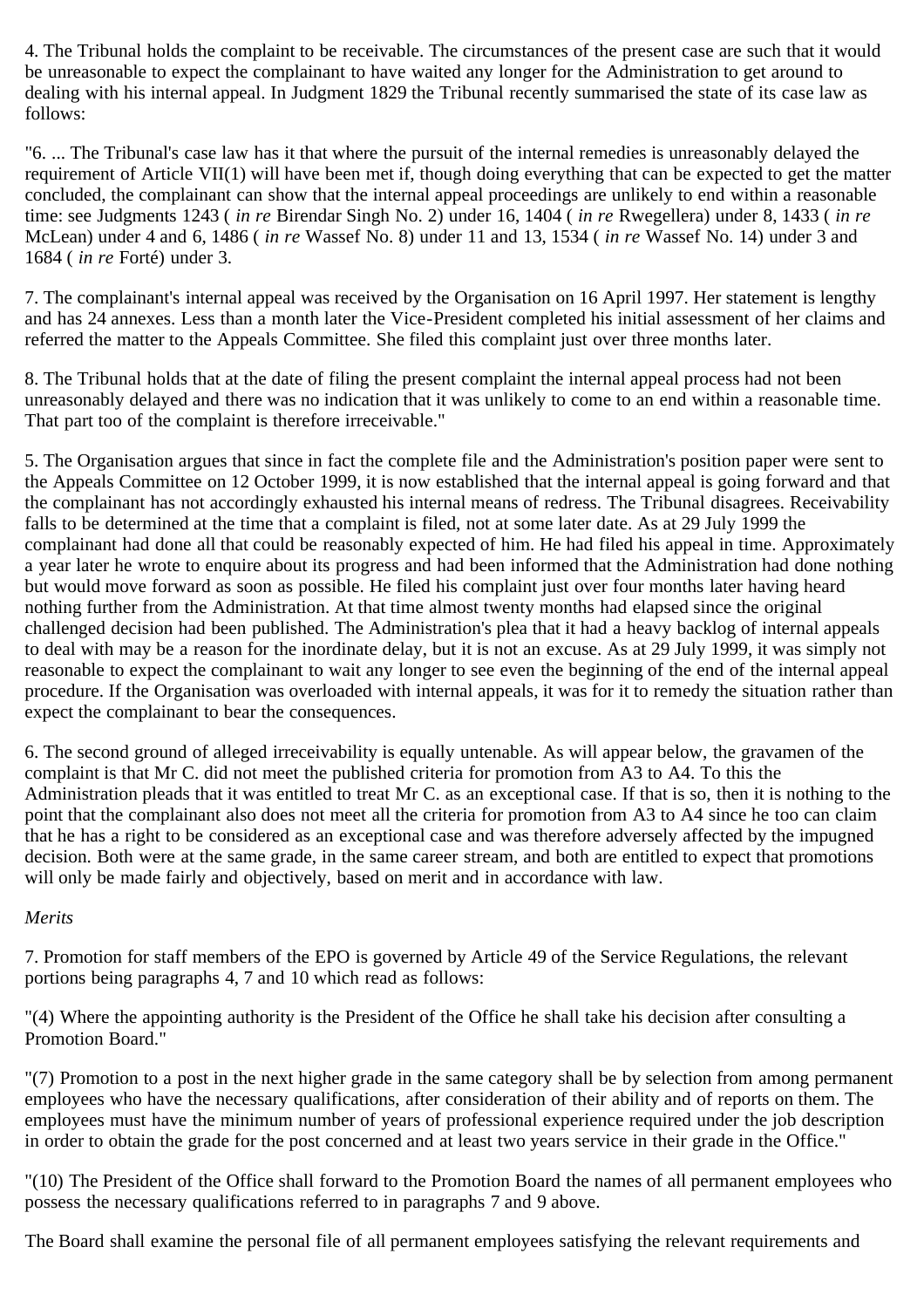may, if it so decides, interview any permanent employee under consideration.

The Board shall draw up and forward to the President of the Office for his decision a list, presented in order of merit, of permanent employees who are eligible for promotion, based on a comparison of their merits, together with a reasoned report."

8. Pursuant to this Article, the President sent instructions to the Promotion Board together with relevant information relating to all the staff members who might be eligible for promotion. The instructions issued in December 1996 contained the following paragraphs with regard to the general criteria normally applicable to promotion from A3 to A4:

"III. Promotions from A3 to A4

Individuals may be considered as eligible for promotion who meet the following criteria:

- Individuals with an 'outstanding' record of performance between 12 and 15 years', those with a 'very good' record of performance between 15 and 18 years' and those with an unqualified 'good' record of performance with 19-23 years' reckonable experience. Entry into each of these ranges of experience will also normally depend on the attainment of certain minimum ages of between 37-40 for those considered 'excellent', 40-44 for the 'very goods' and 44-48 for the 'goods'.

- Candidates who have reached the age of 50 and who have at least 3 years' service with the EPO may be considered eligible for promotion if this is also supported by the individual's merit."

- The Promotion Board may, if appropriate, draw my attention to special cases, even where the usual requirements are not fully met. "

9. Both the complainant's name and that of Mr C. appeared on the lists of eligible A3 employees which were attached to these instructions. However, neither met the "normal" or "usual" requirements established by the President's instructions to the Promotion Board quoted above.

10. In particular it is common ground that Mr C. did not meet either the requirements for age or years of reckonable service, set out in these instructions, for the promotion that he received.

11. It is equally clear, however, that the Organisation is right when it pleads as it does that an earlier decision of the Administrative Council together with both the text of Article 49 and the President's instructions to the Promotion Board, make it plain that, in exceptional circumstances some persons may be promoted who do not meet the normal criteria established. It is for this reason that the instructions themselves invite the Promotion Board to submit any such "special cases" to the President for his consideration.

12. Mr C.'s posting was to a position where he was required to work in close personal proximity to the President in the latter's office and under his direct supervision. At the relevant time, he had nine years of reckonable experience with the Organisation. He was clearly an outstanding employee and all his staff reports had been highly laudatory. There can be no doubt that the President had formed the view, prior to any consultation process involving the Promotion Board, that Mr C. should be promoted to grade A4. He wrote on 11 April 1997 to the Promotion Board drawing the Board's attention to Mr C.'s case and suggesting that he be treated as a "special case".

13. The Board declined to recommend the promotion of Mr C. stating that it was not in a position to do so. Notwithstanding, the President made the promotion on his own authority.

14. The complainant argues that the decision to promote Mr C. was procedurally flawed and did not meet the requirements of objectivity and fairness which are an integral part of the merit principle in international civil service law.

15. The Tribunal agrees. While it is clear that the role of the Promotion Board is essentially consultative and that the Organisation is not obliged to make promotions in accordance with its recommendations, it is equally clear that the Organisation has formally committed itself only to making promotions which have been approved and recommended by the Board. The third paragraph of Article  $49(10)$ , quoted above, clearly qualifies the discretion given to the President by Article 49(4) when it states that the Board shall draw up and send to the President "for his